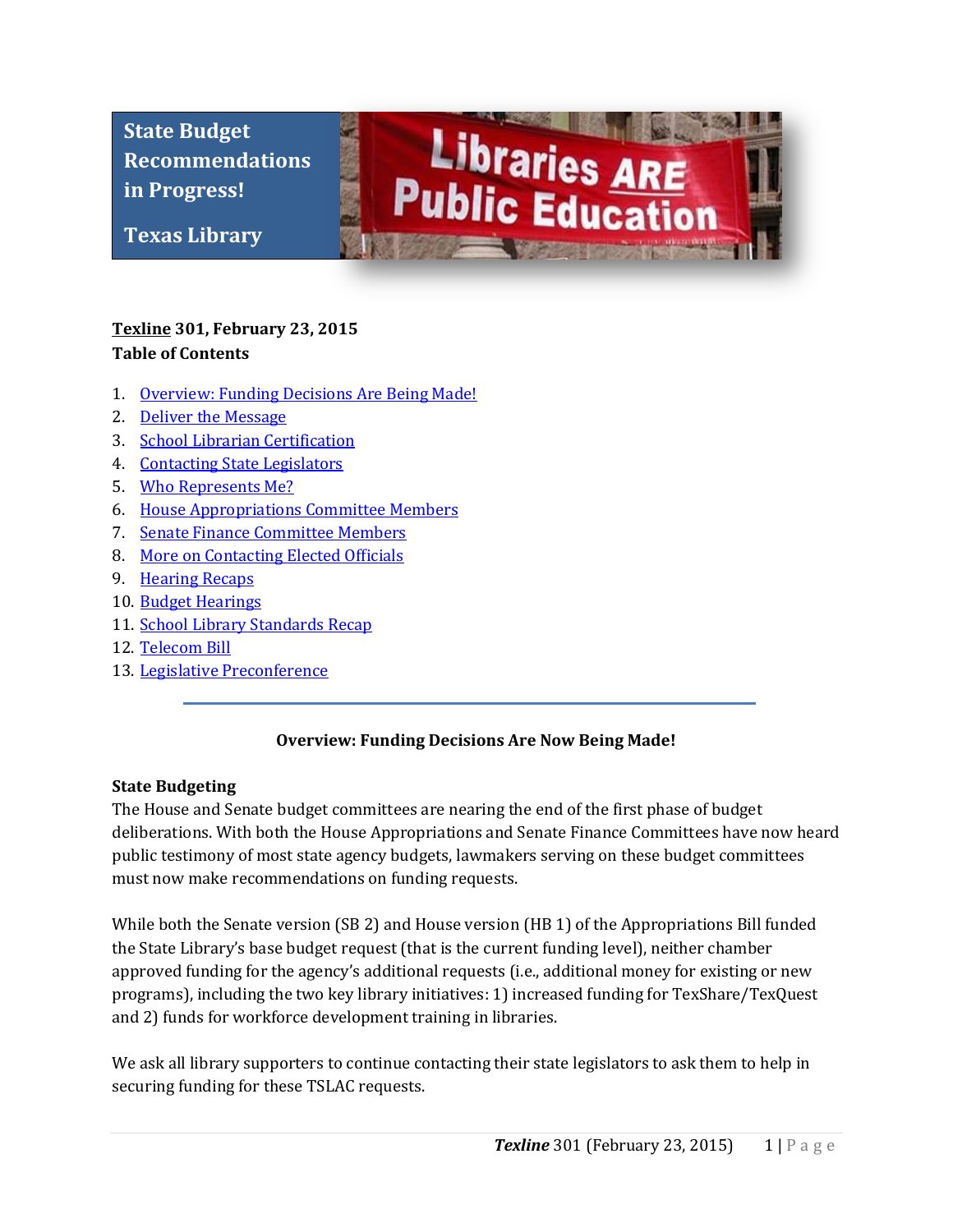## **State Budgeting**

The House and Senate budget committees are nearing the end of the first phase of budget deliberations. With both the House Appropriations and Senate Finance Committees now having heard public testimony of most state agency budgets, lawmakers serving on these budget committees must now make recommendations on funding requests.

While both the Senate version (SB 2) and House version (HB 1) of the Appropriations Bill funded the State Library's base budget request (that is the current funding level), neither chamber approved funding for the agency's additional requests (i.e., additional money for existing or new programs), including the two key library initiatives (i.e., increased funding for TexShare/TexQuest and funds for workforce development training in libraries).

We ask all library supporters to continue contacting their state legislators to ask them for help in securing funding for these TSLAC requests.

## **Budget Recommendations Imminent: Deliver the Message!**

Securing appropriations for these requests is our mission! The Texas State Library and Archives Commission is reviewed initially by the Article I subgroups of each of the budget committees.

Contacting legislators is especially critical if your representative or senator serves on either of the budget committees (see the lists at the left). If your legislators do not serve on these committees, we still need you to contact them and ask them to work with colleagues on these committees to support libraries.

### **The Message: [Support the full budget and exceptional items requests of the Texas State](http://www.txla.org/sites/tla/files/Advocate/84th_Library_Budget_Issues.pdf)  [Library and Archives Commission](http://www.txla.org/sites/tla/files/Advocate/84th_Library_Budget_Issues.pdf) (Article I), especially the following two library initiatives that benefit communities all across the state!**

**[Shared Digital Content](http://www.txla.org/sites/tla/files/Advocate/shareddigitalcontent%20flyer.pdf)**: \$6.4 million to build digital educational collections. Through TexShare (for public and college library users) & TexQuest (for K-12 public schools), libraries support education and economic development through shared digital content.

This program leverages the purchasing power of the state and reaps enormous savings. A conservative Return on Investment (ROI) for this service shows that, for every \$1 spent, taxpayers gain \$8 of valuable resources.

**[Funds for Libraries in Support of Workforce and Economic Development](http://www.txla.org/sites/tla/files/Advocate/workforce%20flyer.pdf)**: \$550,000 to train and help equip libraries of all types to support the Texas workforce. Libraries provide a central path for meeting the state's priorities of establishing educational opportunities, creating a favorable environment for business, and increasing literacy.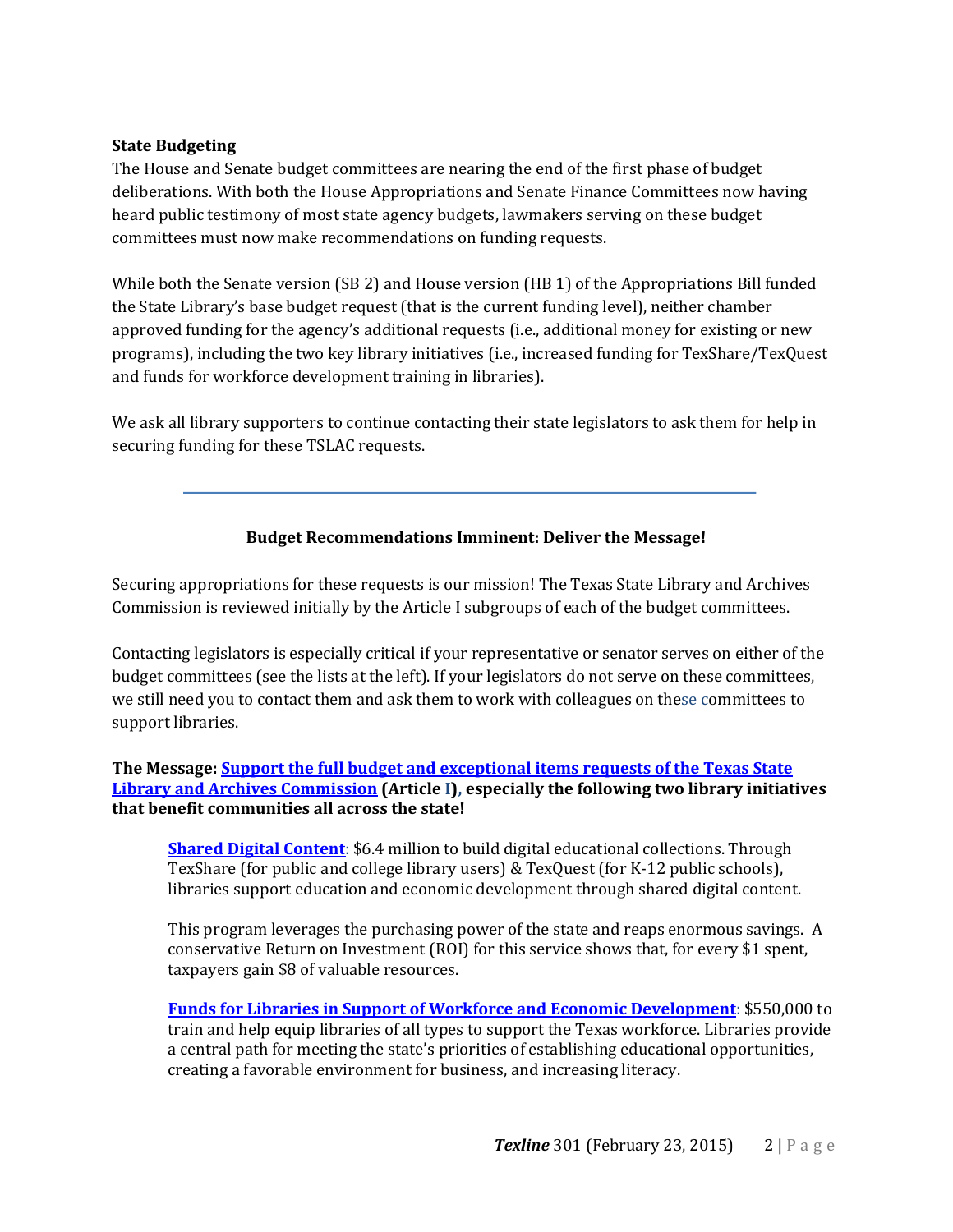Throughout the state, libraries and local Workforce Solutions offices are partnering to meet the demands for worker training programs. However, these efforts are only a fraction of the activity that could be undertaken. With additional training, the State Library can position many of the state's libraries to increase their programming and leverage resources and opportunities.

#### **RESOURCES**

- A one-page handout on [TLA's Budget Priorities](http://www.txla.org/sites/tla/files/Advocate/84th_Library_Budget_Issues.pdf)
- A one-page handout on the funding request for **Shared Digital Content** (TexShare and TexQuest)
- $\triangleright$  A one-page on the funding request for [Workforce Development Training for Libraries](http://www.txla.org/sites/tla/files/Advocate/workforce%20flyer.pdf)
- $\triangleright$  Click on [TLA's Advocate!](http://www.txla.org/take-action) site for links to legislator look-up tools and other resources.
- $\triangleright$  See TLA's advocacy page for additional information on contacting legislators: <http://www.txla.org/advocacy-how-to>

## **Contacting State Legislators**

<span id="page-2-0"></span>**WHO REPRESENTS ME?** Click on the button below. You can find your state senator, representative, and State Board of Education member.



For the most accurate data, include your full 9-digit zip code.

### **Texas House**

### **Texas House Members**

The mailing address for all reps: Representative John Doe Texas House of Representatives P.O. Box 2910 Austin, TX 78768-2910

### <span id="page-2-1"></span>**Representatives Serving on the House Appropriations**

[Representative Trent Ashby;](mailto:Trent.Ashby@house.state.tx.us) phone: 512-463-0508 [Representative Cecil Bell;](mailto:Cecil.Bell@house.state.tx.us) phone: 512-463-0650 [Representative Greg Bonnen;](mailto:Greg.Bonnen@house.state.tx.us) phone: 512-463-0729 [Representative Cindy Burkett;](mailto:Cindy.Burkett@house.state.tx.us) phone: 512-463-0464 [Representative Giovanni Capriglione;](mailto:Giovanni.Capriglione@house.state.tx.us) phone: 512-463-0690 [Representative Sarah Davis;](mailto:Sarah.Davis@house.state.tx.us) phone: 512-463-0389 [Representative Dawnna Dukes;](mailto:Dawnna.Dukes@house.state.tx.us) phone: 512-463-0506 [Representative Helen Giddings;](mailto:Helen.Giddings@house.state.tx.us) phone: 512-463-0953 [Representative Larry Gonzales;](mailto:Larry.Gonzales@house.state.tx.us) phone: 512-463-0670 [Representative Donna Howard;](mailto:Donna.Howard@house.state.tx.us) phone: 512-463-0631 [Representative Bryan Hughes;](mailto:Bryan.Hughes@house.state.tx.us) phone: 512-463-0271 [Representative Linda Koop;](mailto:Linda.Koop@house.state.tx.us) phone: 512-463-0454 [Representative Oscar Longoria;](mailto:Oscar.Longoria@house.state.tx.us) phone: 512-463-0645 [Representative Marisa Marquez;](mailto:Marisa.Marquez@house.state.tx.us) phone: 512-463-0638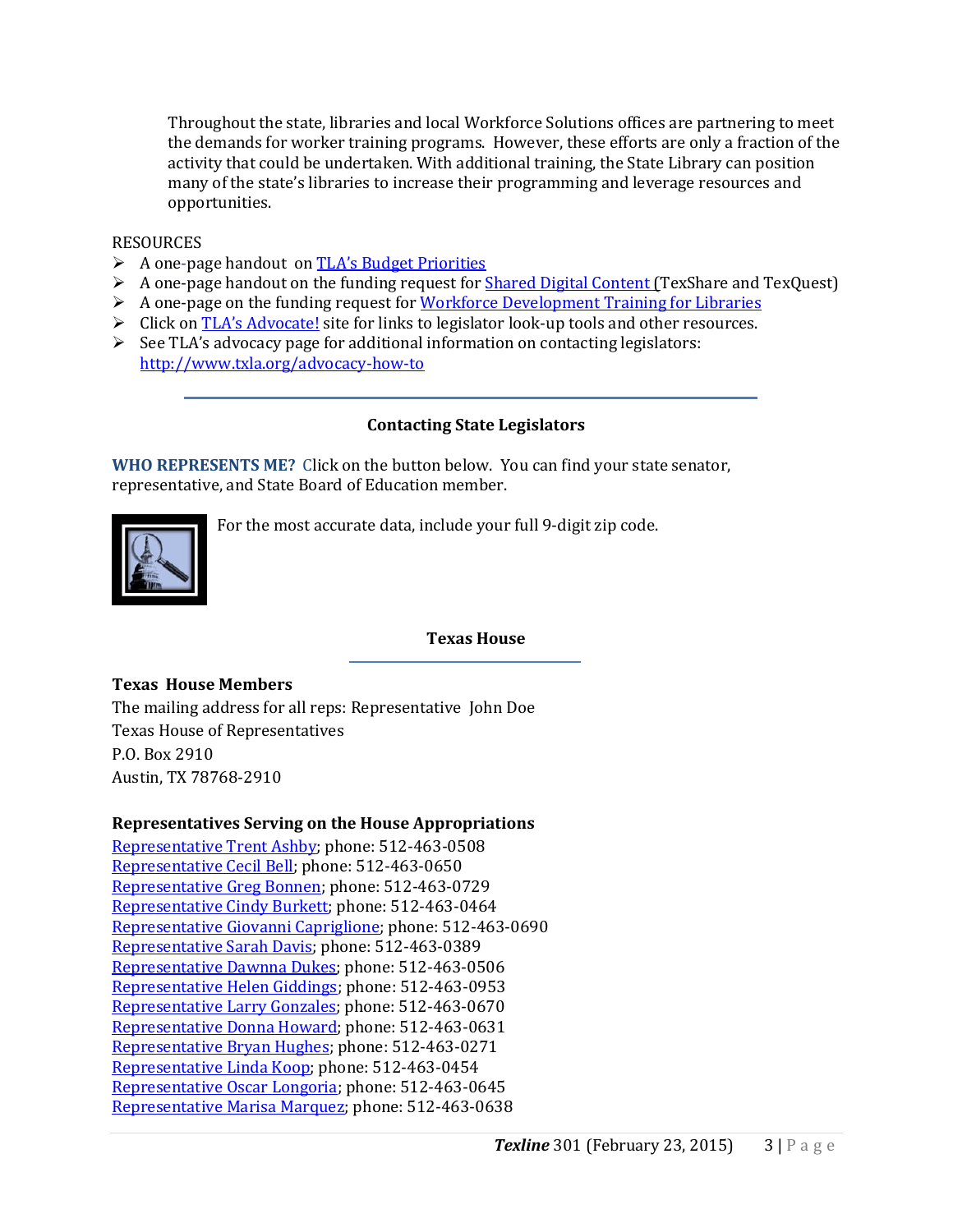[Representative Ruth Jones McClendon;](mailto:RuthJones.McClendon@house.state.tx.us) phone: 512-463-0708 [Representative Borris Miles;](mailto:Borris.Miles@house.state.tx.us) phone: 512-463-0518 [Representative Rick Miller;](mailto:Rick.Miller@house.state.tx.us) phone: 512-463-0710 [Representative Sergio Munoz;](mailto:Sergio.Munoz@house.state.tx.us) phone: 512-463-0704 [Representative John Otto;](mailto:John.Otto@house.state.tx.us) phone: 512-463-0570 (Chair) [Representative Dade Phelan;](mailto:Dade.Phelan@house.state.tx.us) phone: 512-463-0706 [Representative Four Price;](mailto:Four.Price@house.state.tx.us) phone: 512-463-0470 [Representative John Raney;](mailto:John.Raney@house.state.tx.us) phone: 512-463-0698 [Representative Justin Rodriguez;](mailto:Justin.Rodriguez@house.state.tx.us) phone: 512-463-0669 [Representative J.D. Sheffield;](mailto:J.D.Sheffield@house.state.tx.us) phone: 512-463-0628 [Representative Sylvester Turner;](mailto:Sylvester.Turner@house.state.tx.us) phone: 512-463-0554 (Vice-Chair) [Representative Gary VanDeaver;](mailto:Gary.VanDeaver@house.state.tx.us) phone: 512-463-0576 [Representative Armando Walle;](mailto:Armando.Walle@house.state.tx.us) phone: 512-463-0490

Everyone should contact: [Speaker Joe Straus](mailto:Joe.Straus@house.state.tx.us)

#### **Texas Senate**

Texas Senate The mailing address for all senators is: Senator First Name Last Name Capitol Station P.O. Box 12068 Austin, TX 78711

#### **Senators Serving on the Finance Committee**

| District 1: Senator Kevin Eltife: 512-463-0101                  |
|-----------------------------------------------------------------|
| District 3: <b>Senator Robert Nichols</b> ; 512-463-0103        |
| District 5: Senator Charles Schwertner; 512-463-0105            |
| District 7: <b>Senator Paul Bettencourt</b> ; 512-463-0107      |
| District 9: <b>Senator Kelly Hancock</b> ; 512-463-0109         |
| District 11: <b>Senator Larry Taylor</b> ; 512-463-0111         |
| District 12: Senator Jane Nelson; 512-463-0112                  |
| District 14: Senator Kirk Watson; 512-463-0114                  |
| District 15: <b>Senator John Whitmire</b> ; 512-463-0115        |
| District 17: Senator Joan Huffman; 512-463-0117                 |
| District 18: Senator Lois Kolkhorst; 512-463-0118               |
| District 19: <b>Senator Carlos Uresti</b> ; 512-463-0119        |
| District 20: <b>Senator Juan "Chuy" Hinojosa</b> ; 512-463-0120 |
| District 23: <b>Senator Royce West</b> ; 512-463-0123           |
| District 31: Senator Kel Seliger; 512-463-0131                  |

### **All should contact: Lt. Governor Dan Patrick: (512) 463-0001**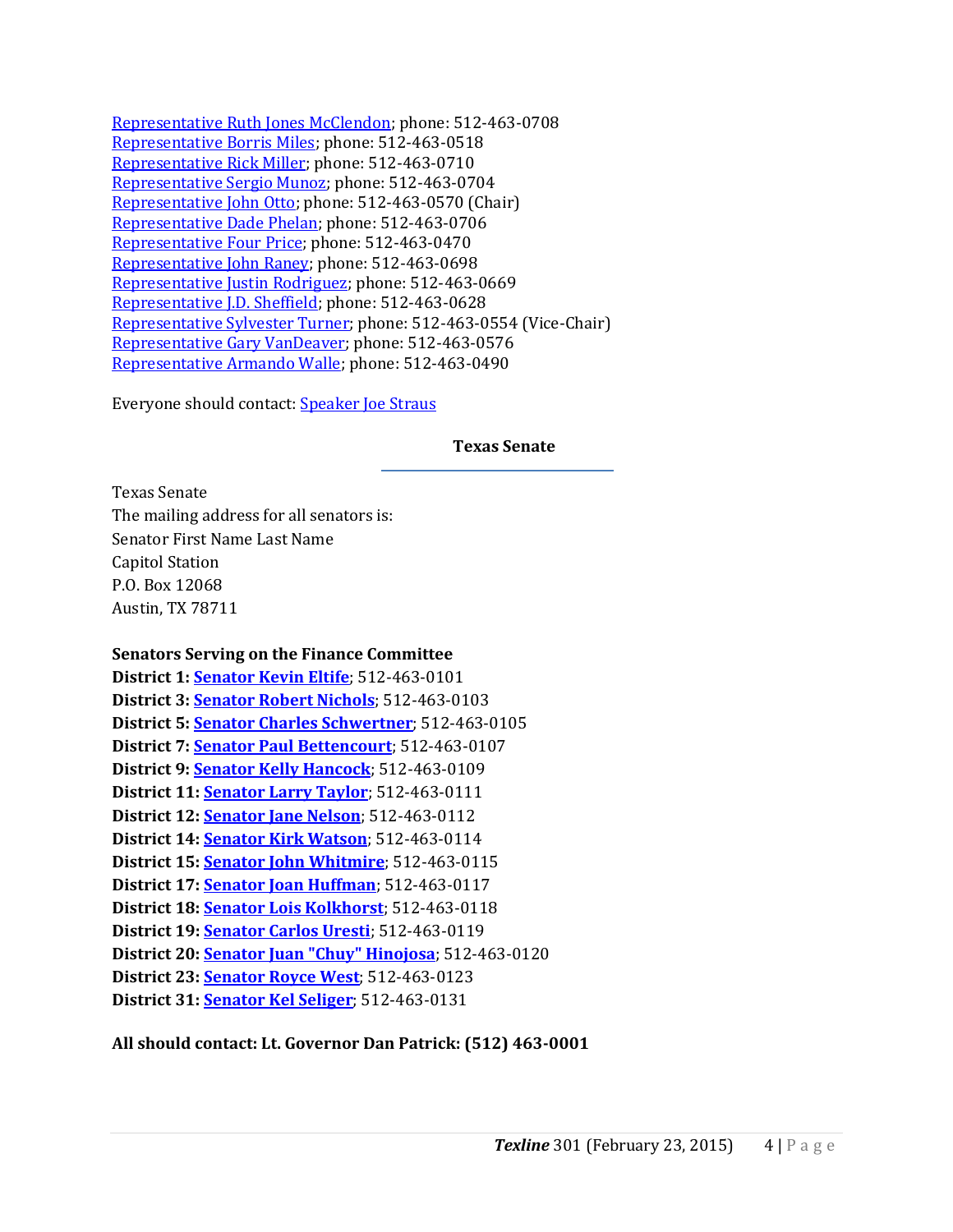## **More on Contacting Elected Officials**

1) If you are calling the office:

- $\triangleright$  Ask to speak to the staff person working on Appropriations or Finance (Senate).
- $\triangleright$  When you get that person, introduce yourself, tell them you are a constituent, and tell them you are calling to ask for the legislator's support of library funding.
- $\triangleright$  Tell them you are contacting them to discuss the Texas State Library and Archives Commission's budget, which is in Article 1. You want them to support two key library requests: 1) Shared Digital Content (TexShare and TexQuest) and 2) funding for library workforce training.
- $\triangleright$  You can use the talking points provided here as you cover these issues briefly with the staffer.
- $\triangleright$  Ask if s/he has any questions and thank them. It's that easy!
- 2) To learn more about contacting legislative offices: [read the TLA Advocacy Primer.](http://www.txla.org/advocacy-how-to)

## **School Librarian Certification**

The State Board for Educator Certification (SBEC) will meet on March 6, 2015 in Austin. One of the items up for discussion is the certification of school librarians. SBEC members will review the various components of the certification requirements, including the critical element of two years of teaching experience.

TLA's Texas Association of School Librarians (TASL) has been hard at work drafting information for SBEC members. Additionally, TLA worked with SBEC in providing information and support as SBEC gathered school library representatives to discuss the criteria and make recommendations. A taskforce met last November and offered key points for consideration. The TASL and TLA position was conveyed to SBEC in a letter submitted by TASL leaders.

## See[: School Librarians are Teachers.](http://www.txla.org/sites/tla/files/Advocate/TASL%20SBECletter%201-8-15.pdf)

Agenda information for the March 6 meeting will be available at the [SBEC website](http://tea.texas.gov/About_TEA/Leadership/State_Board_for_Educator_Certification/SBEC_Meetings/State_Board_for_Educator_Certification_Meetings/) along with information on contacting members of the Board.

### **Hearing Recaps**

### **Budget Hearings**

Members of the Senate Finance Committee heard testimony on Feb. 4 on the State Library's budget, and the House Appropriations Article I Subcommittee heard testimony on Feb. 16. A total of 20 people have testified in support of the agency's budget request. Library supporters spoke passionately about library programs – shared digital content (i.e., TexShare and TexQuest) and workforce development training funds – and the agency's overall budget at these hearing.

We thank the following individuals who testified and traveled to Austin (some twice!) in support of the State Library and Archives Commission's budget.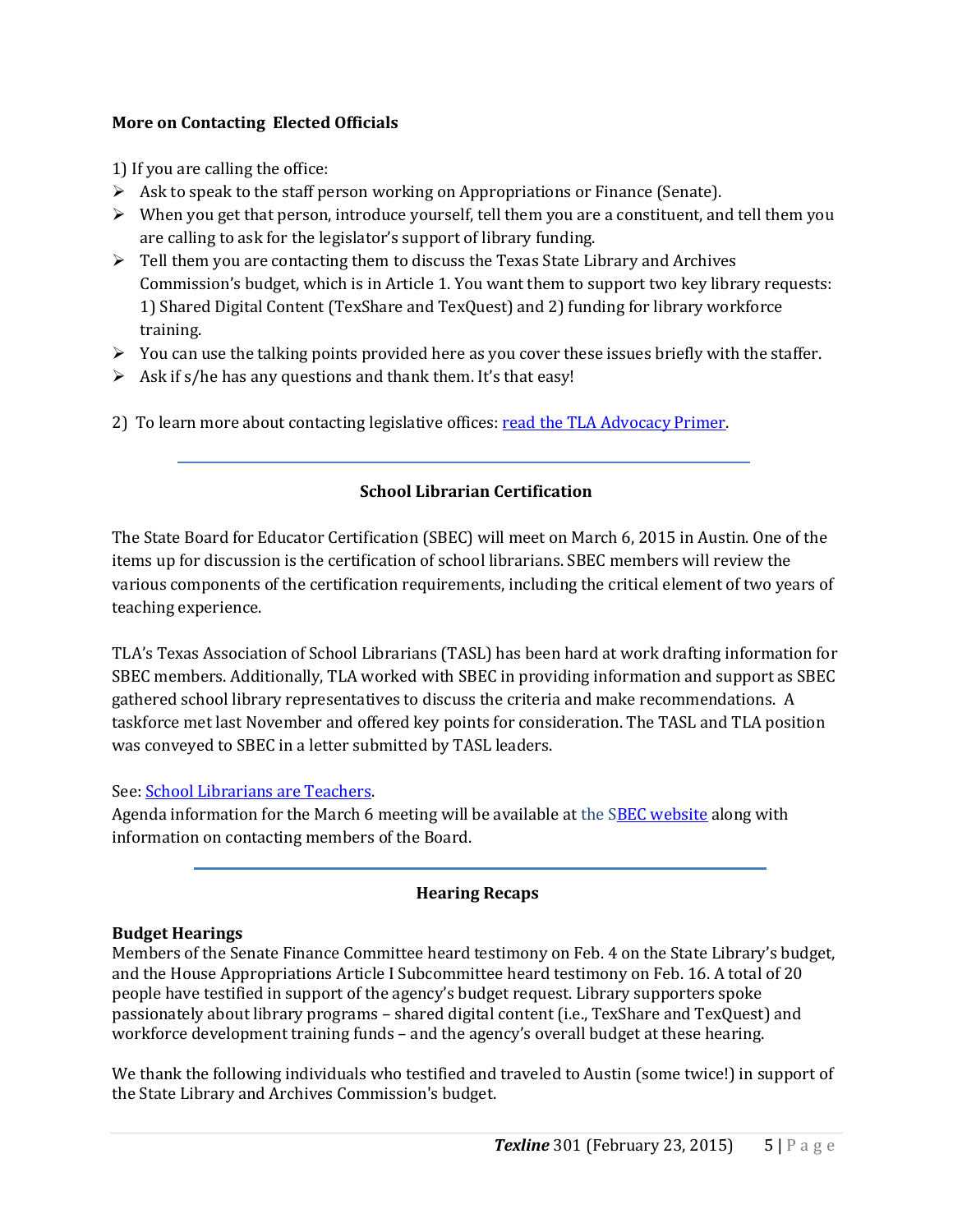Chris Custer, Sharon Gullett, Traci Jensen, Jim Johnson, Donna Kearley, Jennifer LaBoon, Leah Mann, Darrell Newsom, Danielle Plumer, Jeanne Standley, Robin Stout, Kyle Whipple, Jim Allison, Anne Keene, Ty Burns, Becky Calzada, Mayor Hal Richards, Jennifer Schwartz, Rebecca Sullivan, Tina Urdiales, and Cynthia Velis.

We also appreciate everyone who participated in Library Virtual Action Day! We know libraries across the state took the opportunity to contact legislative offices. Members of the Friends of Libraries and Archives of Texas took the day to visit with their state lawmakers here in Austin. We thank Lori Brix, Gene Mackenzie, Julie Ousley, Carol Roark, Rhoda Goldberg, and Kerry McGeath who traveled down for the day.

## **School Library Standards**

The State Board of Education's Committee on Instruction met on February 12, 2015 to discuss revising current school library standards. State Librarian and Director of the Texas State Library and Archives Commission Mark Smith presented information to the SBOE on the current school library standards and the need to begin a process to update them.

The members of the SBOE were very positive about the importance of school library programs and agreed that revising the standards was an important process to begin. As state statute stipulates, updating these standards is a joint endeavor undertaken by the Texas State Library and Archives Commission and the Texas Education Agency.

We expect additional information about this process to be developed by the agencies in the coming weeks. To view the background material on the current standards, you may review the SBOE's documentation for the Feb. 12 meeting. See: [Discussion of School Library Standards.](http://tea.texas.gov/About_TEA/Leadership/State_Board_of_Education/2015/February/February_2015_Committee_on_Instruction_Item_5/)

## **Telecom Bill Filed**

Rep. Jimmie Don Aycock (R-Killeen) has filed HB 1475. We appreciate Rep. Aycock's support of educational institutions. This bill would extend the special state pricing for telecommunications services first established in 1995 by HB 2128, the state telecommunications deregulation bill (the Public Utility Regulatory Act of 1995).

Provisions of HB 2128 were designed to open competition for local service in order to keep rates down and generate new services, such as high-speed Internet access. The legislature took special care to ensure that a telecommunications infrastructure that connects public entities such as schools, libraries, institutions of higher education, non-profit telemedicine centers, and public hospitals was established at a reasonable rate.

To that end, several discounts were established under Chapters 57, 58, and 59 of the Texas Utilities Code for the benefit of these entities. In particular, a discount on contracts for private network services (i.e. customer specific contracts that include T1, T2, and T3 lines/trunks) was set to expire in 2005, but SB 5 (Second Called Session of the 79th Regular Session) extended these discounts through January 2012.

These discounts allow libraries, schools, colleges and hospitals to purchase high speed services from incumbent local exchange carriers at 105% to 110% of long run incremental costs (LRIC). In